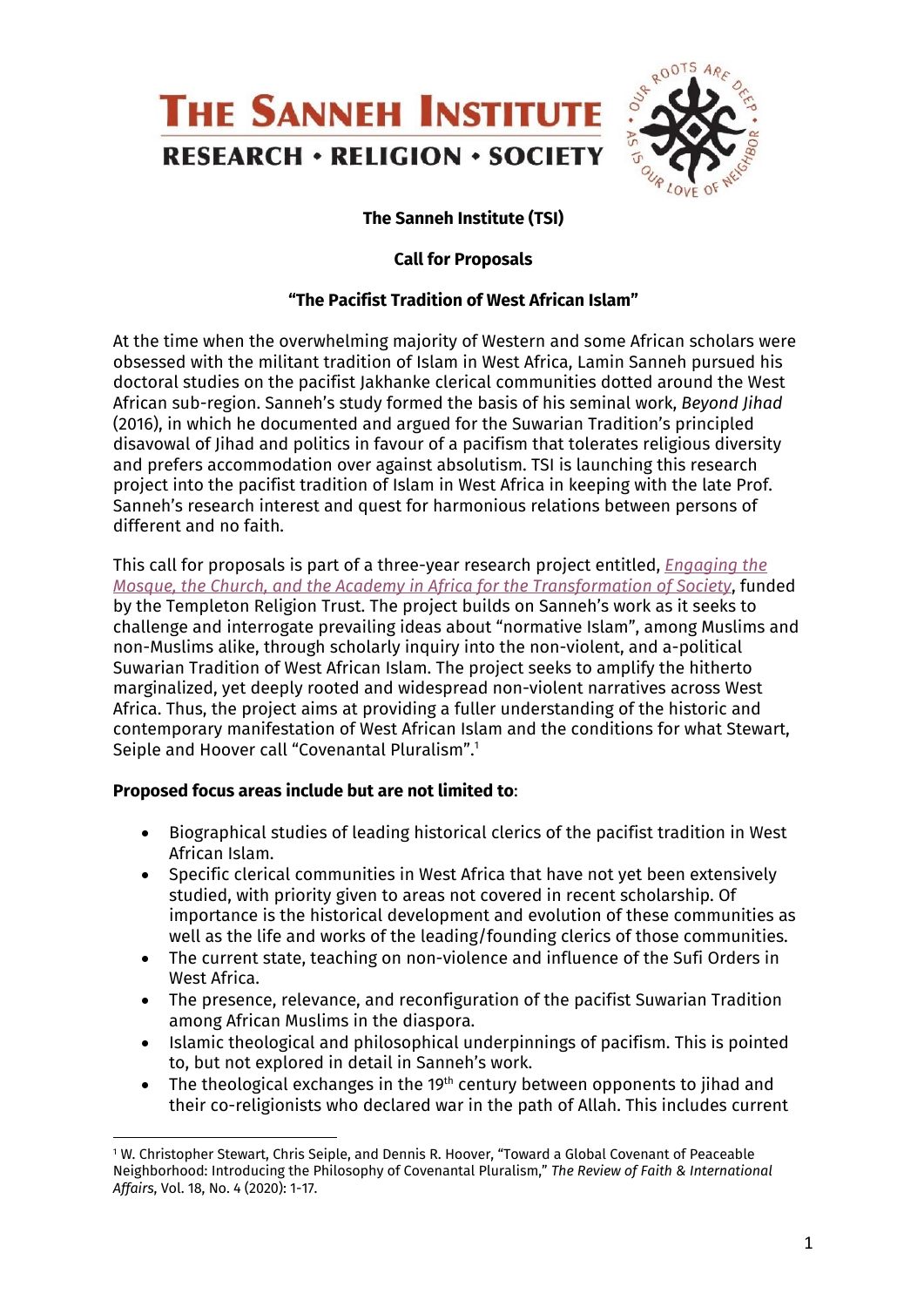

debates between militant groups and their Muslim opponents and the scriptural, historical and theological resources each draws from.

- Gendered dimensions of pacifist Islam in West Africa.
- The `Ilmiyyah schools, Arabic curriculum and pacifist thought in West Africa.
- The attitude of clerics of the pacifist tradition towards politics and Muslim involvement in modern nation state in the context of increasingly liberal democracies.
- Examinations of the Suwarian Tradition in light of the Maliki School of Law to establish the mainstream grounding of pacifism in Islam or otherwise.
- Comparative approaches to pacifist Islamic teaching by majority and minority Muslim communities in other regions, e.g. Asia and the West.

This call is for proposals for 8000-word book chapters. Proposals must be grounded in the "Project Background Paper" attached to this call and must include a literature review of published works starting with the core bibliography listed below. This is an interdisciplinary and interfaith research project which means research teams must be made up of one Muslim scholar and one non-Muslim scholar, or one scholar of religions and a partner from a different social science discipline. Both scholars must have PhDs and be part of the faculty of an existing institution, one of which must be in West Africa.

For successful proposals, each of the two scholars will be awarded \$6,000.00 paid in two instalments over the period of the research which must be concluded at the end of twelve months from the date of the award. The research will be published in one edited volume and in peer review journals.

### **Those interested in submitting a proposal should include the following information and supporting documents:**

- Proposal (not to exceed 4,000 words) should include: 1) Statement of the background and Significance, 2) Statement of the Problem and key questions, 3) Literature review, 4) Research Process (methodology), 5) Plan of Action (describe the steps the team will take), and 6) Contribution to the field.
- Curriculum Vitae (CVs) for both scholars
- Contact info (*name, institutional affiliation and status, email address, phone).*

Proposals should be submitted via email to the Academic Programs Coordinator, Matthew J. Krabill, at krabillm@tsinet.org. The proposal deadline is **September 1, 2022**. The submitted proposals will be reviewed by a team of senior academic advisors and the award announcements for the selected proposals will be made by **March 1, 2023** for awardees to begin work on **April 1, 2023**.

### **John Azumah, PhD**

Project Director